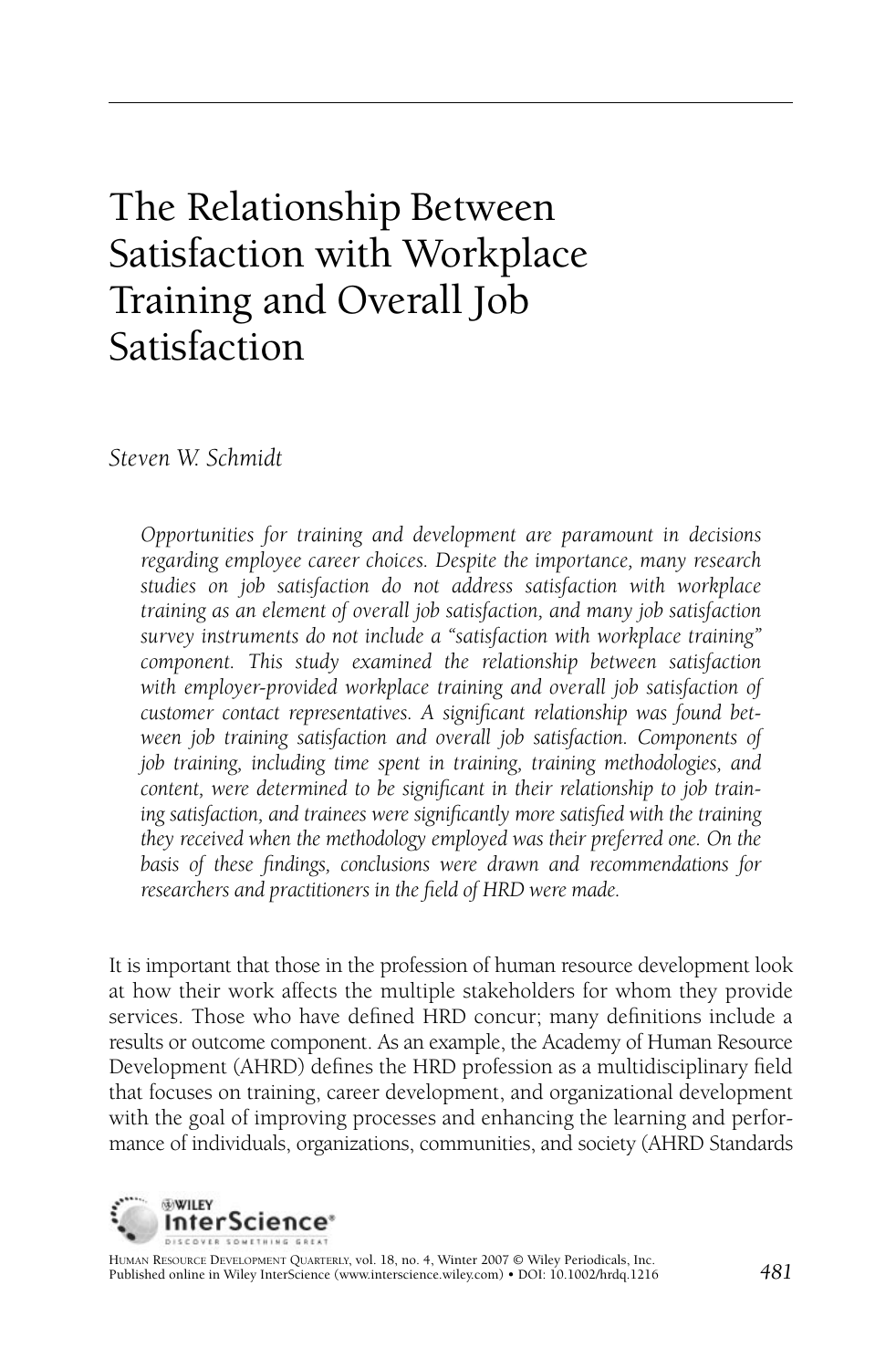on Ethics and Integrity, 1999). Watkins (1991) defines HRD as "the field of study and practice responsible for the fostering of a long-term, work-related learning capacity at the individual, group, and organizational level of organizations. [The] human resource developer works to enhance individuals' capacity to learn, to help groups overcome barriers to learning, and to help organizations create a culture which promotes continuous learning" (p. 253).

To accomplish this task, HRD practitioners must look at how training and development programs affect those employees who participate in them. They must be aware of how employees feel about the training and development programs offered to them, and they must understand the components that make up job training satisfaction from the employee standpoint. Though not a sole perspective, it is important that HRD practitioners look at training and development programs this way, because this is the framework from which employees evaluate the organization's training and development offerings.

Satisfaction with training and development is a major factor in decisions regarding people's careers (Violino, 2001). It is a factor that prospective employees evaluate in the job-hunting process. It is cited in surveys as to why workers accept or decline jobs with certain employers and why employees leave one employer for another ("What Drives," 2001). A sample of workplace surveys shows the importance of workplace training from a variety of perspectives. Ranstad's 2001 North America Employment Review survey of twenty-six hundred American and Canadian employees found that 80 percent of respondents said receiving training that increases their skills and abilities was a key component of what they looked for in jobs ("What Drives," 2001). Results of a 2000 survey of 271 network professionals conducted by Lucentcare showed that the most important factor in job satisfaction was the opportunity to learn new skills (Blum & Kaplan, 2000). A 2001 Network Computing survey of fourteen hundred information technology (IT) professionals found that IT employees felt educational and training opportunities were critical in their job (Violino, 2001). A survey of one thousand employees of Xerox's European Business Service Centre found training and education were key priorities for staff ("Continuous Training," 2001).

Likewise, a 2000 *Computerworld* survey of 575 IT professionals found that dissatisfied employees attributed their job dissatisfaction in part to inability to get the training they wanted (Melymuka, 2000). A study of nurses in the United Kingdom found that dissatisfaction with promotion and training opportunities had a stronger impact on job satisfaction than workload or pay (Shields & Ward, 2001).

#### **Definitions and Review of Literature**

These studies illustrate the importance of satisfaction with workplace training in an employee's overall job experience. To better understand the concepts of job satisfaction and job training, however, it is important to define them.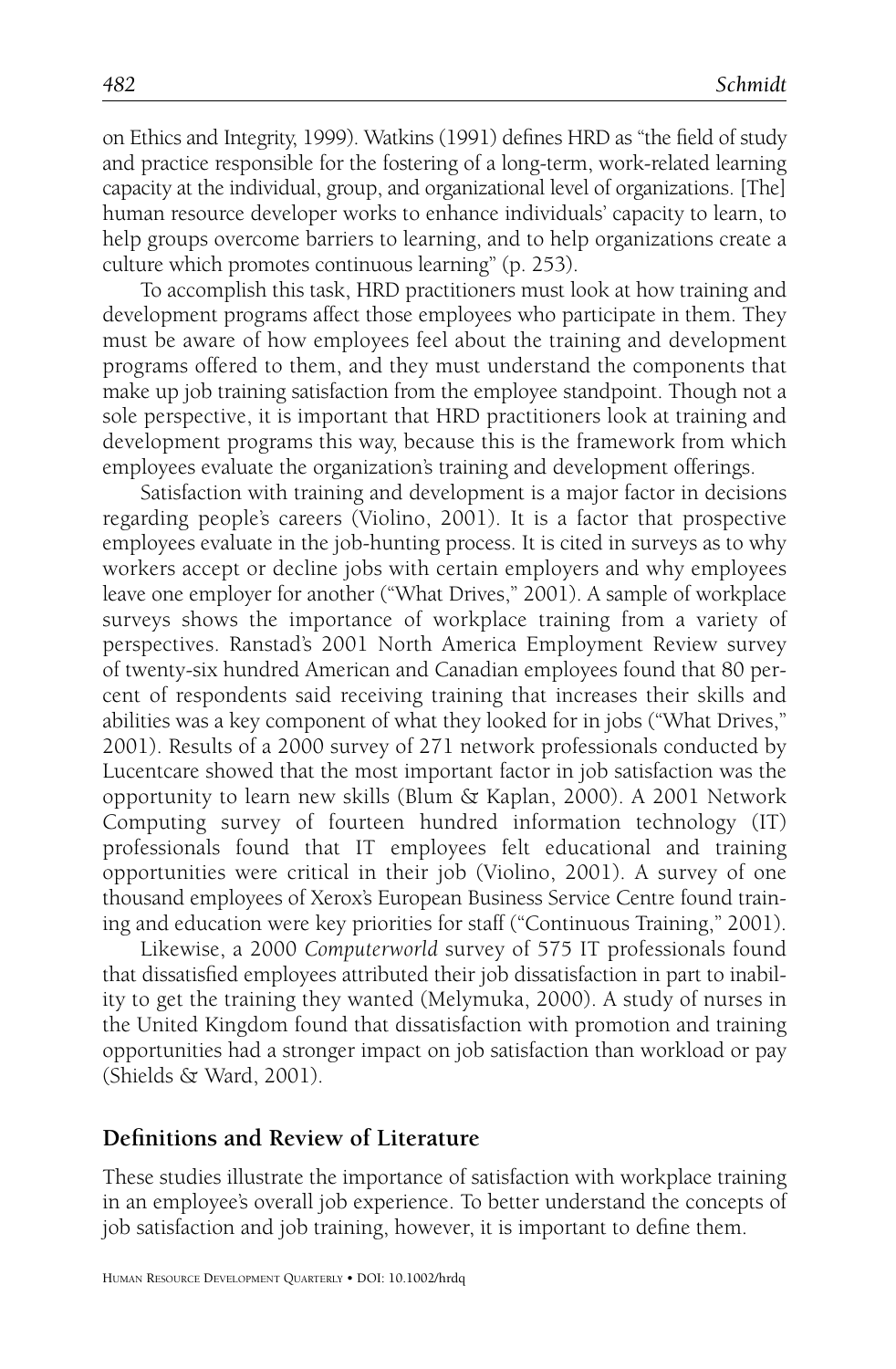Landy (1985) defined *job training* as "a set of planned activities on the part of an organization to increase the job knowledge and skills or to modify the attitudes and social behavior of its members in ways consistent with the goals of the organization and the requirements of the job" (p. 306). Training is systematic development of the knowledge, skills, and expertise required by a person to effectively perform a given task or job (Patrick, 2000).

*Job satisfaction* is defined as "how people feel about their jobs and different aspects of their jobs. It is the extent to which people like or dislike their jobs" (Spector, 1997, p. 2). Job satisfaction is typically measured in degrees and can be examined from multiple viewpoints using multiple constructs or categories. For instance, one can be satisfied with certain elements of a job, feel neutral about some, and be dissatisfied with others. Elements of a job can also have differing degrees of importance, which can cause those elements to be weighted differently in assessing overall job satisfaction (Spector, 1997). Thierry and Koopmann-Iawma (1984) have several perspectives on job satisfaction. They posit that job satisfaction may be the result of a behavioral cycle reflecting the individual's way of aiming at attractive outcomes. Job satisfaction may refer to the individual's understanding of the degree of attractiveness of both positive and negative outcomes to be achieved or avoided in the future. Job satisfaction and dissatisfaction may have certain effects; for example, dissatisfaction may be associated with absenteeism, poor health, turnover, and complaints.

Definitions of job satisfaction (Spector, 1997) and job training (Landy, 1985; Patrick, 2000) can be synthesized to create the term *job training satisfaction,* defined as how people feel about aspects of the job training they receive. Job training satisfaction is the extent to which people like or dislike the set of planned activities organized to develop the knowledge, skills, and attitudes required to effectively perform a given task or job. Several points are critical in this definition. Made up of multiple constructs (similar to job satisfaction), job training satisfaction examines employees' feelings about the job training they receive as a whole. It is not simply evaluation of a single course or training program. Second, job training satisfaction is a measure of the formal or planned (rather than informal or incidental) training activities offered by the organization.

How important are employee feelings about their organization's training and development efforts? As evidenced by the surveys regarding workplace learning opportunities that I have noted, those feelings are important enough for employees to carry them into the workplace, important enough even to consider in career decisions. Researchers have come to similar conclusions. Bartlett (2001) found a positive relationship between workplace training and organizational commitment and recommended that human resource development professionals "adapt new research methods to demonstrate to organizational decision makers that training and development contributes to desired workplace attitudes . . . which may in turn influence behaviors such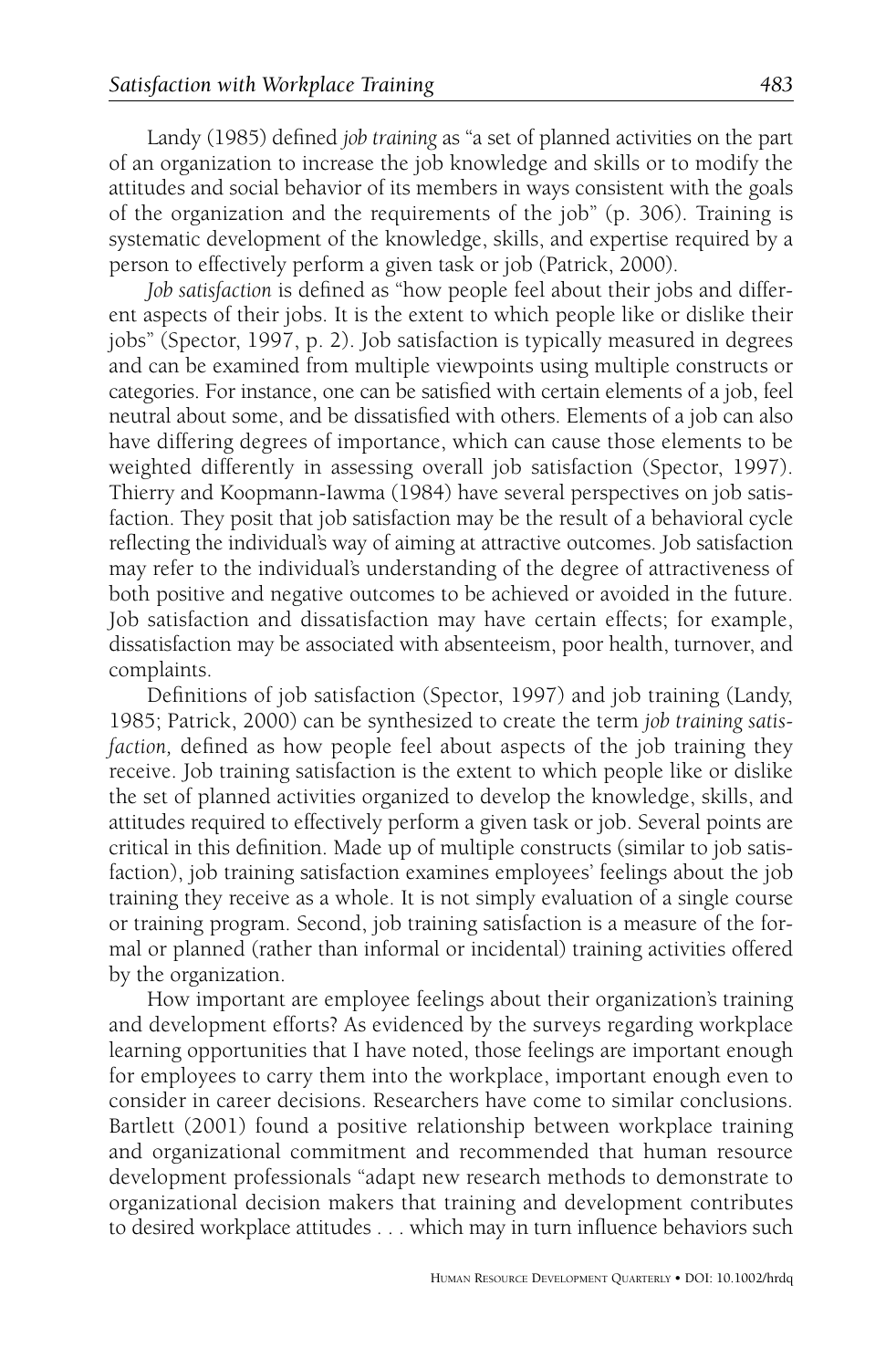as absenteeism and turnover" (p. 349). Mentoring programs, a form of training in which longer-term workers introduce newer workers to the organization and teach specific tasks, have been recommended to improve job satisfaction in older workers (Traut, Larson, & Fiemer, 2000). Similarly, train-the-trainer programs have been shown to have a positive effect on job satisfaction (Hatcher, 1999). In their study of new employee training, Tannenbaum and colleagues (1991) noted that "training can induce positive or negative impressions and attitudes [that] trainees carry with them into the workplace" (p. 767). Those attitudes were so important, Bartlett (2001) argued, that they could even be considered as outcomes of training. Rowden and Conine (2003) found that "a large part of the worker's sense of job satisfaction can be attributed to workplace learning opportunities" (p. 463). Lowry, Simon, and Kimberley (2002) concluded that employees who received training scored significantly higher on job satisfaction surveys than those who had not. Conversely, Egan, Yang, and Bartlett (2004) found that turnover intention (an employee's willingness to leave an organization) was negatively influenced by organizational learning culture and job satisfaction.

In summary, an organization's training efforts have wide-reaching effects on employees and on the organization. Attitudes about training and development are not limited to the training situation. Rather, they are important pieces in the employee's feelings about the job and the organization.

Despite this research, many job satisfaction research studies do not address job training satisfaction as an element of overall job satisfaction, and many job satisfaction survey instruments do not include a "satisfaction with workplace training" component. For example, Pollock, Whitbred, and Contractor's study of public works employees (2000) measured job satisfaction as defined by an individual's job characteristics and social environment on the job. Shapiro, Burkey, Dorman, and Welker's study of attorneys (1996) measured job satisfaction using a six-factor scale, consisting of self-actualization, achievement/ support, futility/avoidance, job-related affect, working conditions, and professional self-esteem constructs. Schwepker's study of salespeople (2001) used a job satisfaction scale that included these constructs: the job, promotion and advancement, pay, supervisor, company policy and support, customers, and coworkers. Koustelios and Bagiatis (1997) studied job satisfaction in general laborers using a six-factor scale of satisfaction with working conditions, immediate supervisor, pay, the job itself, the organization, and opportunity for advancement.

There is a dearth of research on job training satisfaction in general. Nordhaug (1989), studying reward functions that are inherent in training, found that "the extent to which training actually contributes to generating individual rewards has, however, been virtually absent on the research agenda" (p. 374). Although considerable research has been conducted on organizational commitment, satisfaction, coaching, and employee development as individual or organizational outcomes, "very little research has been done on the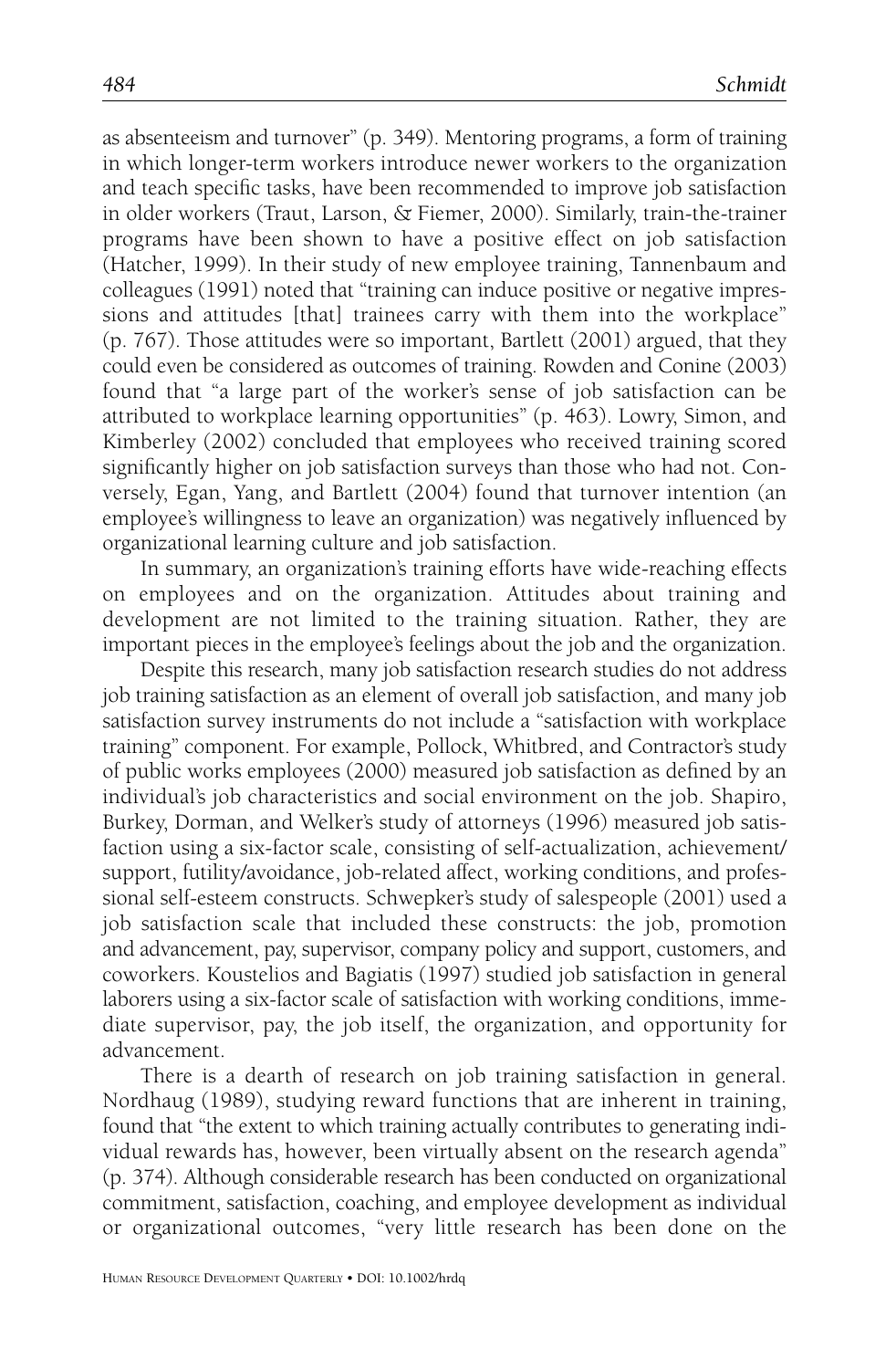relationship between organizational commitment, employee development, satisfaction with employee development and coaching" (Tansky & Cohen, 2001, p. 287). Rowden and Conine (2003) also recommended additional research ". . . to further understand this apparently powerful link between workplace learning and job satisfaction. If this powerful link continues to surface in other sectors and larger companies, managers concerned with the level of job satisfaction among their employees may want to encourage more learning opportunities in the workplace" (p. 465).

Employees in the workplace are more mobile now than ever before, regularly changing employers, jobs, and even careers. The global economy of today makes ongoing learning throughout an employee's career important. Employees must continue to learn and grow on the job simply as a requisite for continued employability. These types of changes all point to the importance of ongoing job training. Yet, as is the case with many elements of job satisfaction, job training satisfaction is not an all-or-nothing concept. Employees may be satisfied with some aspects of training programs and dissatisfied with others. It is important to not only examine job training satisfaction in a broad sense but also delve deeper into the components of training that may make up job training satisfaction. Doing so results in a clearer conceptual view of job training satisfaction and allows better understanding of the topic.

As training becomes more a part of an employee's life, the relationship of training to job satisfaction becomes more prominent. As the workplace continues to evolve, employee satisfaction with on-the-job education permeates all aspects of overall job satisfaction.

This study examined the relationship between job training satisfaction and overall job satisfaction. It also investigated the concept of job training satisfaction, examining job training variables for possible relationships with job training satisfaction.

# **Method**

The purpose of this study was to examine the relationship between job training satisfaction and overall job satisfaction. It also examined several training-related variables for possible relationships with job training satisfaction. Specifically, it addressed these research questions:

- 1. What is the relationship between satisfaction with workplace training and overall job satisfaction?
- 2. What is the relationship among time spent in training, type of training, training methodology, and satisfaction with workplace training?
- 3. What are the effects on job training satisfaction when an employee's preferred method of training is the methodology most often used in training that employee?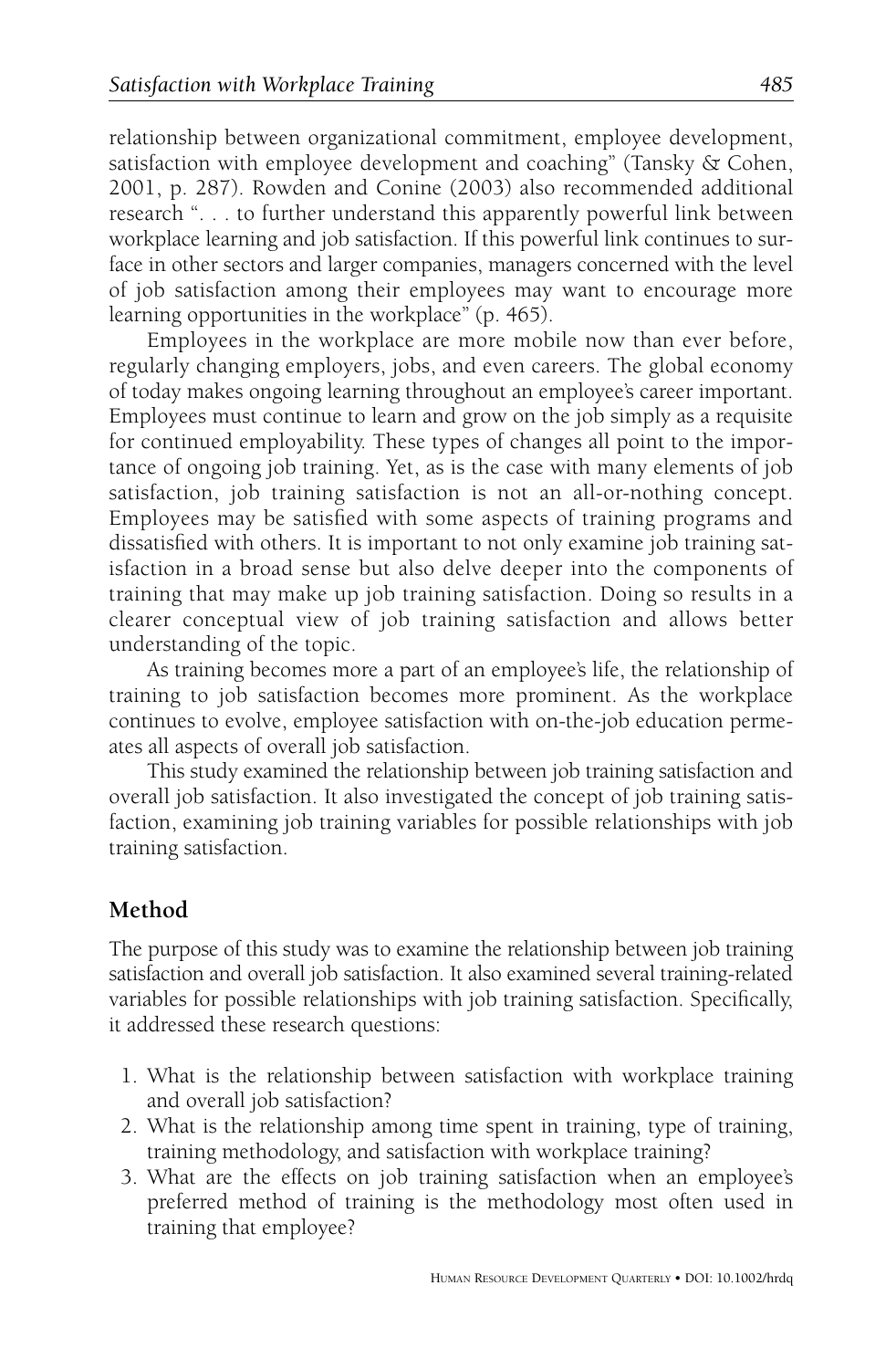# **Sample**

To answer the research questions, a sample of 552 customer and technical service employees in nine major organizations in the United States and Canada were given a job training and satisfaction survey. Included in this study were manufacturing, service, and technological organizations. Organizations chosen for this study employed customer service and technical service representatives who provided service and support to either end (retail) customers or wholesale customers.

Participating organizations were identified through their involvement in a benchmarking consortium in which the researcher's organization was a member. Benchmarking is a process in which organizations improve their own practices by identifying and using knowledge and best practices of other organizations. An important aspect of the benchmarking process is the obligation organizations have to supply information to requesting organizations in the consortium (Schmidt, 2004).

# **Instrumentation**

The Job Training and Job Satisfaction Survey is a 55-item instrument developed to assess employee attitudes about aspects of the job and aspects of job training (Schmidt, 2004).

The job satisfaction aspects of this survey originate in part from Paul Spector's Job Satisfaction Survey ( JSS; 1997). Spector's nine subscales measure satisfaction with pay, promotion, supervision, fringe benefits, contingent rewards (performance-based rewards), operating procedures (required rules and procedures), coworkers, nature of work, and communication. There are four questions for each subscale.

The job training facets of this survey measure employee satisfaction with on-the-job training. The three subscales measure organizational support for training, employee feelings about training, and employee satisfaction with training. Specific questions in each of these subscales were developed by the researcher on the basis of learning organization assessments found in "The Learning Edge" (Wick & Leon, 1993). There are four questions for each subscale. The Job Training and Job Satisfaction Survey ( JTJSS) contains five questions regarding training methodology, training content, and time spent in training. Also included are seven demographic questions, which address job tenure, age, gender, ethnicity, employment type (customer service representative or technical service representative), employee status (permanent or temporary or contract employee), and formal education level achieved.

A pilot study ( $n = 118$ ) was conducted using the Job Training and Job Satisfaction Scale, and a confirmatory factor analysis was conducted. Inappropriate questions were deleted according to information collected in the pilot, and when combined with questions regarding job training the factor structure of Spector's original Job Satisfaction survey differed slightly from that of the original.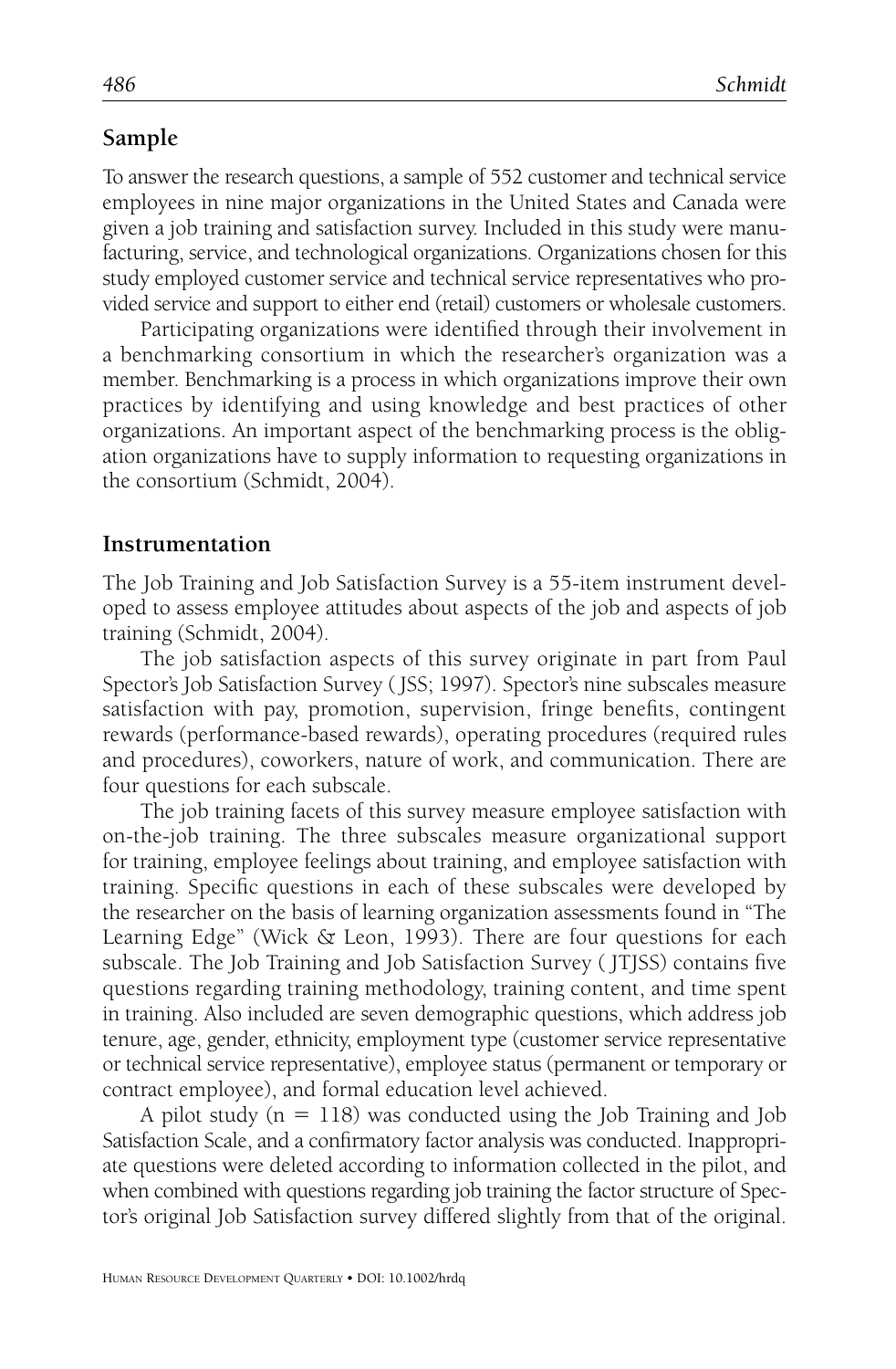|                                                             |     | Factor         |     |
|-------------------------------------------------------------|-----|----------------|-----|
| Scale and Item                                              |     | $\mathfrak{D}$ | 3   |
| Satisfaction with training                                  |     |                |     |
| Training meets needs                                        | .92 |                |     |
| Amount of training is satisfactory                          | .89 |                |     |
| Ability to use training content on job                      | .86 |                |     |
| Training applicability to job                               | .85 |                |     |
| Employee feelings about training                            |     |                |     |
| Seeks out learning opportunities                            |     | .81            |     |
| Views job training as continuous endeavor                   |     | .77            |     |
| Proactive in seeking ways to improve                        |     | .59            |     |
| Learning goals established for present and future positions |     | .48            |     |
| Organizational support for training                         |     |                |     |
| Learning is planned and purposeful                          |     |                | .45 |
| Department provides training opportunities                  |     |                | .43 |
| Interest in personal and professional development           |     |                | .77 |
| Training is encouraged and rewarded                         |     |                | .75 |

## **Table 1. Job Training Questionnaire Items and Factor Loadings**

Note: Item-to-factor loadings below .30 were suppressed.

A six-factor solution was obtained rather than the eight constructed by Spector. The original subscales of satisfaction with pay, promotion, and contingent rewards were combined to form a single subscale that was called Satisfaction with Opportunities and Rewards. Another subscale, Satisfaction with Communication, was removed entirely. The remainder of Spector's original subscales engendered a relatively clean factor structure with limited overlap between the scales.

In summary, the revised six subscales that make up overall job satisfaction on the JTJSS include an employee's level of satisfaction with (1) opportunities and rewards, including satisfaction with pay, pay raises, promotion opportunities and rewards—not necessarily monetary—given for good performance (there are twelve items on the instrument relating to this construct); (2) supervision, examining an employee's feelings about his or her immediate supervisor (this construct is measured using four items); and (3) four additional items, namely, fringe benefits, coworkers, the nature of the work performed by the employee, and operating conditions (including rules and procedures). Neither the job training questions nor the constructs were modified as a result of the pilot study.

Tables 1 and 2 contain information on questionnaire items and factor loading for the job training and job satisfaction components of this survey.

# **Reliability and Validity**

To establish validity, a number of steps were taken. Experts in human resource development and in measurement were used to ensure content validity. They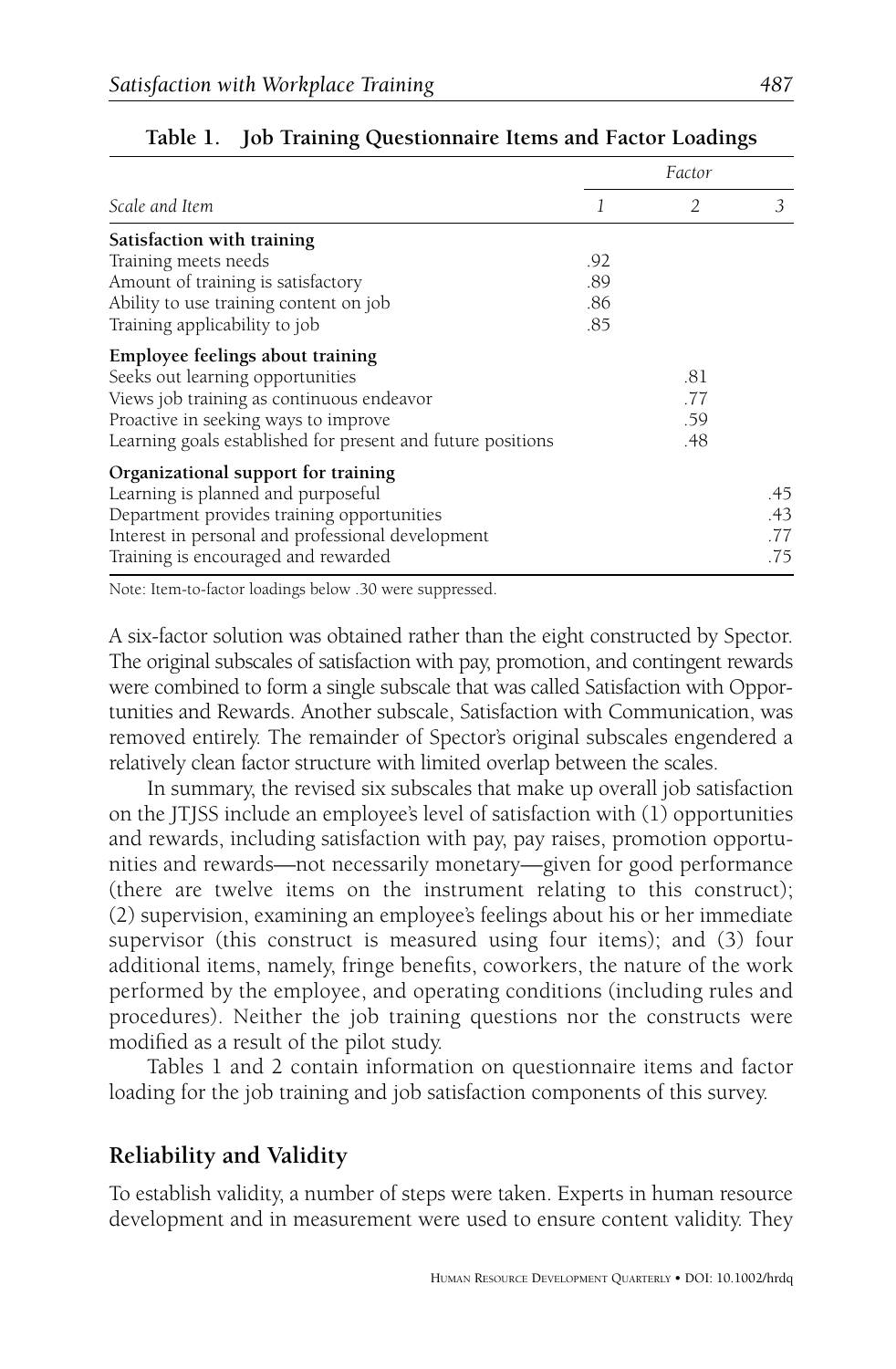|                                                                                                                                                                                                                                                                                                                                                                                   |                                                                                  | Factor                   |                          |                          |                          |                   |  |
|-----------------------------------------------------------------------------------------------------------------------------------------------------------------------------------------------------------------------------------------------------------------------------------------------------------------------------------------------------------------------------------|----------------------------------------------------------------------------------|--------------------------|--------------------------|--------------------------|--------------------------|-------------------|--|
| Scale and Item                                                                                                                                                                                                                                                                                                                                                                    | 1                                                                                | $\overline{2}$           | 3                        | $\overline{4}$           | 5                        | 6                 |  |
| Opportunities and rewards<br>Chances for salary increase<br>Chances for promotion<br>Feeling that efforts are rewarded<br>Appreciated by the organization based on salary<br>Those who do well are promoted<br>Paid fairly<br>Frequency of raises<br>Good job receives recognition<br>Quantity of rewards<br>Chances for promotion<br>Ability to get ahead<br>Work is appreciated | .82<br>.75<br>.73<br>.71<br>.71<br>.66<br>.61<br>.61<br>.60<br>.60<br>.56<br>.51 |                          |                          |                          |                          |                   |  |
| Nature of the work<br>Enjoy work tasks<br>Job is enjoyable<br>Sense of pride in job<br>Meaningful nature of job                                                                                                                                                                                                                                                                   |                                                                                  | .83<br>.78<br>.73<br>.71 |                          |                          |                          |                   |  |
| Supervision<br>Supervisor competence<br>Supervisor fairness<br>Supervisor interest in subordinates<br>Like supervisor                                                                                                                                                                                                                                                             |                                                                                  |                          | .87<br>.83<br>.80<br>.70 |                          |                          |                   |  |
| <b>Benefits</b><br>Benefits we should have<br>Satisfied with benefits received<br>Benefits comparable to other organizations<br>Benefits equitable                                                                                                                                                                                                                                |                                                                                  |                          |                          | .76<br>.71<br>.69<br>.68 |                          |                   |  |
| Operating conditions<br>Amount of work<br>Amount of paperwork<br>Work rules and procedures<br>Ease of effort                                                                                                                                                                                                                                                                      |                                                                                  |                          |                          |                          | .86<br>.81<br>.67<br>.42 |                   |  |
| Coworkers<br>Enjoy coworkers<br>Enjoy people at work<br>Amount of bickering and fighting                                                                                                                                                                                                                                                                                          |                                                                                  |                          |                          |                          |                          | .71<br>.69<br>.69 |  |

## **Table 2. Job Satisfaction Questionnaire Items and Factor Loadings**

Note: Item-to-factor loadings below .30 were suppressed.

reviewed both constructs and individual questions and offered input to the researcher on each. To assess construct validity, a confirmatory factor analysis based on a pilot study ( $n = 118$ ) was conducted. Reliability coefficients for the nine factors in the JTJSS range from .61 to .90.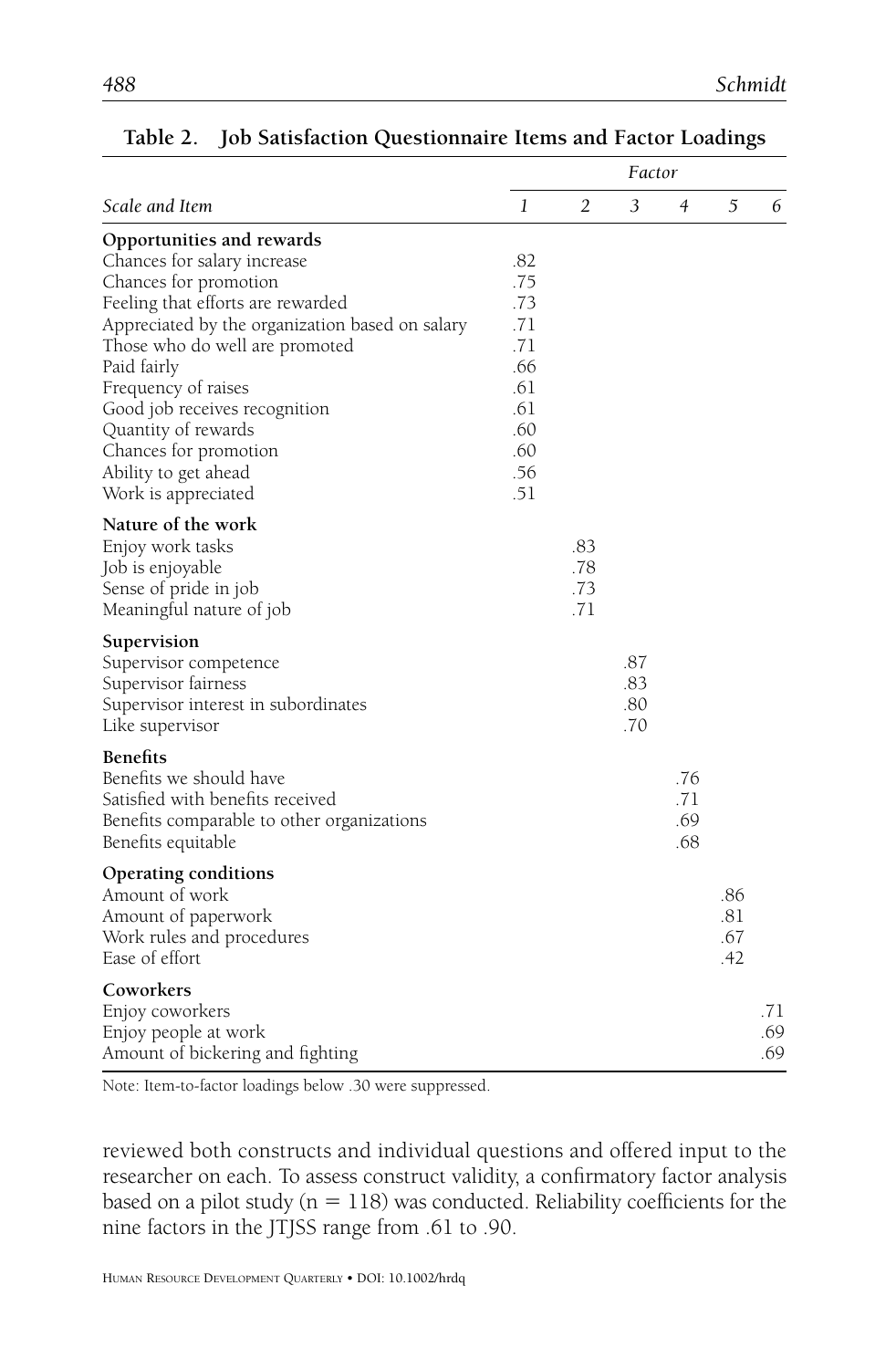Data from the pilot study were used to establish instrument reliability. On the basis of pilot study data, internal consistency of the two scales (job training and job satisfaction) was assessed. Cronbach's alpha was found to be .83 for the job training scale and .89 for the job satisfaction scale.

## **Data Collection Procedures**

Prior to any data collection, the study was approved by the Institutional Review Board at the researcher's university. Nine organizations in the United States and Canada agreed to participate. Employees with Internet access at work were sent the survey link via e-mail. Those without Internet access were sent hard-copy versions of the survey. In total, 301 of the 552 employees invited to participate completed the survey, for an overall response rate of 55 percent. Response rate for the online survey was 43 percent; for the hard-copy survey, 67 percent.

## **Data Analysis**

Survey data were entered into a database and analyzed using the statistical package SPSS. A simple regression analysis was used to examine question 1, and multiple regression was used to examine question 2. This method of data analysis is appropriate because of the variables examined. Pedhazur (1997) defines simple regression analysis as ". . . a method of analyzing the variability of a dependent variable by resorting to information available on an independent variable" (p. 3). Simple regression examines the changes in a dependent variable that are due to changes in an independent variable. Multiple regression examines changes in a dependent variable when more than one independent variable is involved. Assumptions made in this study were consistent with those of regression analysis in general. Namely, regression analysis assumes that the variables have normal distributions, are linear in nature, are reliable (using Chronbach alphas of .05 in this study), and are homoscedastic.

Chi-square analysis was used to examine question three. This method is appropriate in that it can be used to examine the significance of differences among proportions of items that fall into a number of categories (Ary, Jacobs, & Razavieh, 2002). Chi-square assumes that observations are independent, categories are mutually exclusive, and observations are measured as frequencies. Those assumptions were made regarding the data used in this study.

### **Results**

Results of the data analysis on this study of job training and job satisfaction are presented in the next section.

*Research Question One.* The first research question examined the relationship between satisfaction with workplace training and overall job satisfaction. A regression equation examining satisfaction with workplace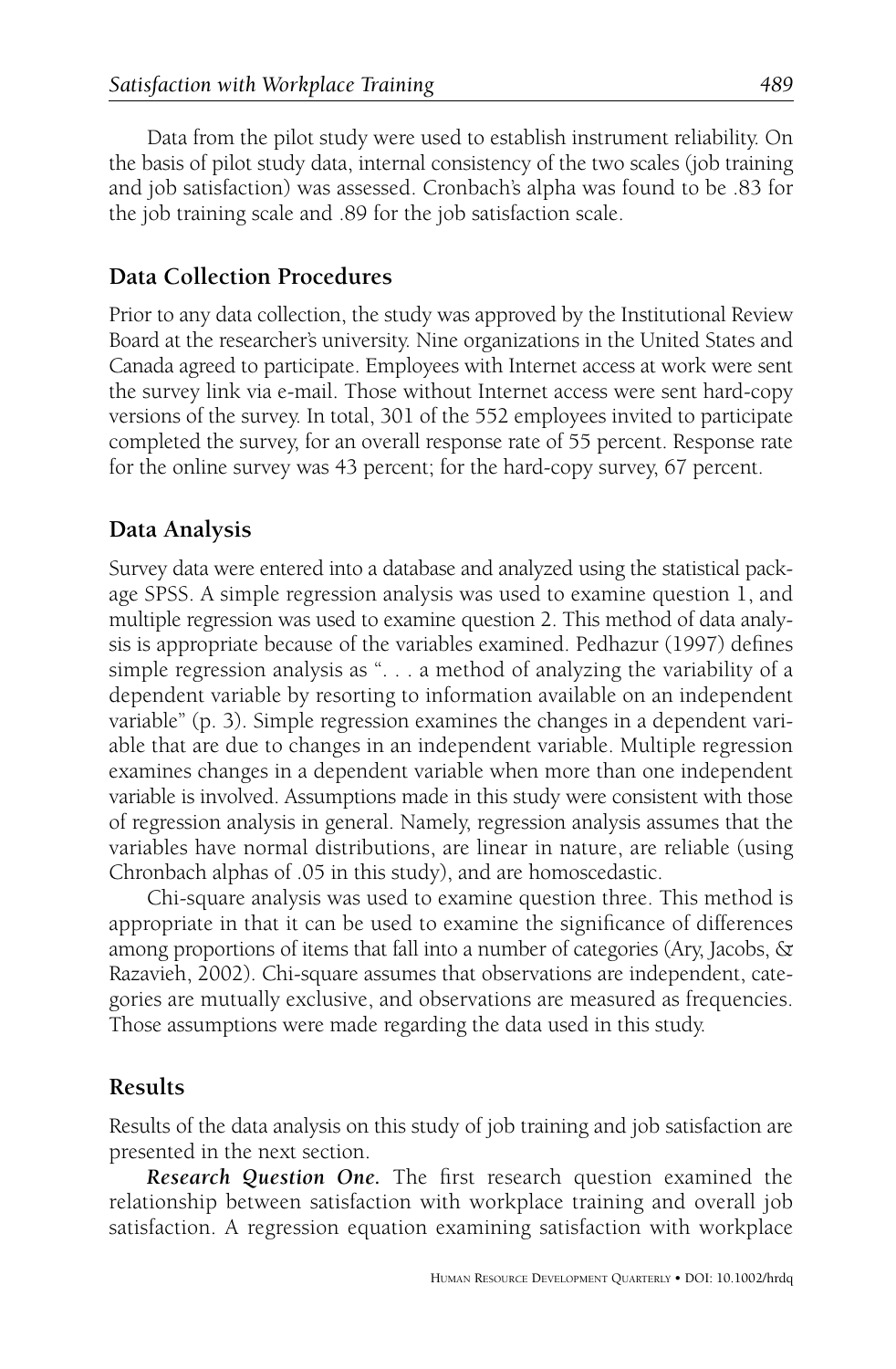|                           | $100$ cmassimetrom $\{11, 12, 13, 15\}$ |      |  |
|---------------------------|-----------------------------------------|------|--|
| Variable                  |                                         | SE B |  |
| Job training satisfaction | .699                                    | 040  |  |
|                           |                                         |      |  |

**Table 3. Summary of Regression Analysis for Variables Predicting**   $I$ ob Satisfaction ( $n = 301$ )

*Note:* R-square = .55, *P*<.05

training (independent variable) and overall job satisfaction (dependent variable) was developed (see Table 3 for details). The relationship between the two variables was found to be significant, t( $1, 299$ ) = 363.53,  $p < .001$ . Pearson's correlation coefficient for the job training satisfaction ( $M = 4.51$ , SD = .81,  $N = 301$ ) and overall job satisfaction ( $M = 4.13$ ,  $SD = .78$ ,  $N = 301$ ) variables in this study indicated a high level of relationship between the two variables,  $r(299) = .74$ . The R-square value for this equation was .55, indicating that job training satisfaction accounts for 55 percent of the variance in overall job satisfaction.

*Research Question Two.* The second research question examined the relationship among time spent in training, type of training (or content), training methodology, and satisfaction with workplace training. Methodologies examined in this study included instructor-led classroom training, one-on-one training, online or computer-based training, job shadowing, and self-study or video-based training. Training content was subdivided into job-specific training, general business training, and personal development training.

To answer question two, a multiple regression equation was developed and was determined to be significant F  $(7, 177) = 3.764$ ;  $p = .001$ . Because two of the three variables noted in this equation were categorical (training methodology most often received and type of training most often received) rather than continuous (number of days spent in training), the methodology and training type variables were dummy coded. Methodologies noted in the equation were compared to instructor-led training, and training types were compared to job-specific training. The equation also used standardized

**Table 4. Summary of Regression Analysis for Variables Predicting Job Training Satisfaction (n = 185)** 

| Variable                                                   | B       | SE B | β       |
|------------------------------------------------------------|---------|------|---------|
| Training days                                              | 9.667   | .004 | .181    |
| Method variable 1 (one-on-one training)                    | 9.451   | .216 | .032    |
| Method variable 2 (online or computer-based training)      | .162    | .220 | .054    |
| Method variable 3 (job shadowing)                          | .174    | .245 | .052    |
| Method variable 4 (self-study)                             | $-.467$ | .150 | $-.233$ |
| Training type variable 1 (general business skill training) | .187    | .158 | .087    |
| Training type variable 2 (personal development training)   | $-.11$  | .187 | $-.046$ |

*Note:* R-square = .13, *P*<.05. Method variables in the equation compared to instructor-led training and training type variables were compared to job-specific training.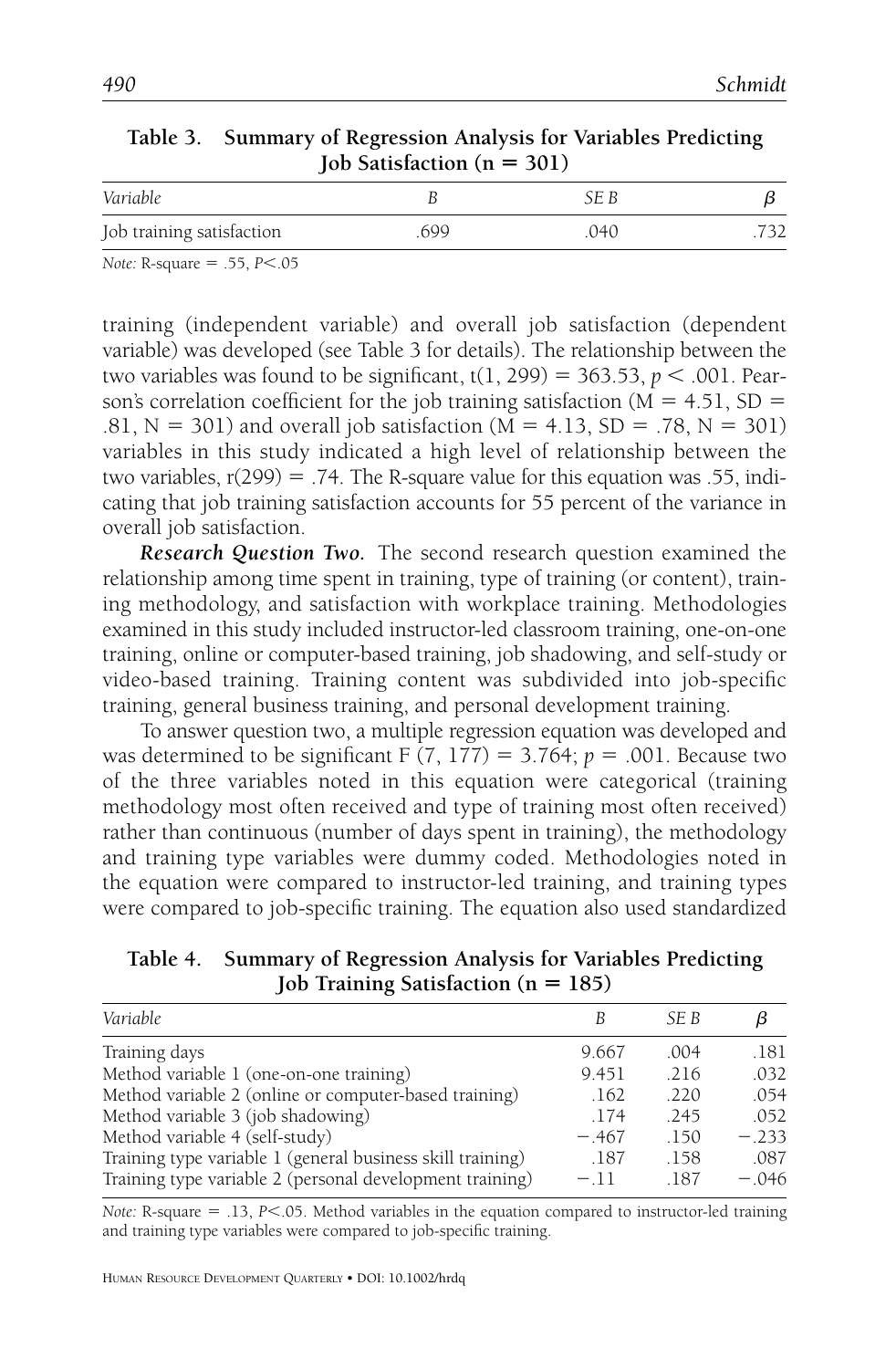coefficients. See Table 4 for details. The R-square value for this equation was .130, indicating that collectively, the independent variables explain 13 percent of the variance in job training satisfaction.

Table 5 is a summary of the relationship among job training satisfaction and training time, content, and methodology.

*Research Question Three.* Question three examined whether a match between an employee's preferred method of training and the method of training in which the employee most often participates made a difference in satisfaction with workplace training.

Survey respondents were asked to indicate the methodology used most often in the training they received. They were also asked to indicate the methodology they believed was most effective in helping them learn. Answers for these two questions were compared and coded as a match or nonmatch. If an employee most often received training using the methodology he or she believed was most effective for himself or herself, it was considered a match  $(M = 4.71, SD = .78, N = 44)$ . A nonmatch was a situation in which an employee most often received training using a methodology other than the one he or she believed was most effective in helping him or her learn ( $M = 4.4$ ,  $SD = .75$ ,  $N = 91$ ). A t-test was conducted ( $N = 135$ ), and it was found that there were significant differences between satisfaction with job training when a respondent's preferred methodology was the one most often used in providing that respondent with job training,  $t(133) = 2.229$ ,  $p = .027$ .

Respondents were then asked about their preferred methodology, or the one they believed was most effective in helping them learn. The Chi-square test for equal proportions was used to examine whether or not there was a method of training preferred by employees in the type of position studied. This analysis showed employees believed the instructor-led training and one-onone training helped them learn most effectively, and that this preference was significant  $\chi$ 2(4, N = 280) = 95.40, *p* = .00. Instructor-led classroom training was followed in order of preference by one-on-one training, job shadowing, self-study or video-based training, and online or computer-based training. Table 6 is a summary of preferred training methodologies.

Respondents were then asked to rank on a scale of 1 to 5 the methodologies most frequently employed in the training they received  $(1 =$  methodology most often used;  $5 =$  methodology least often used). Respondents could use each

#### **Table 5. Summary of the Relationship Between Job Training Satisfaction and Training Time, Content, and Methodology (n 185)**

| Dependent Variable        | Independent Variable(s)                                               | R-Square Value |
|---------------------------|-----------------------------------------------------------------------|----------------|
| Job training satisfaction | Time spent in training<br>Training methodology used<br>Course content | $13*$          |

*Note:*  $* =$  significant relationship between variables ( $p < .001$ )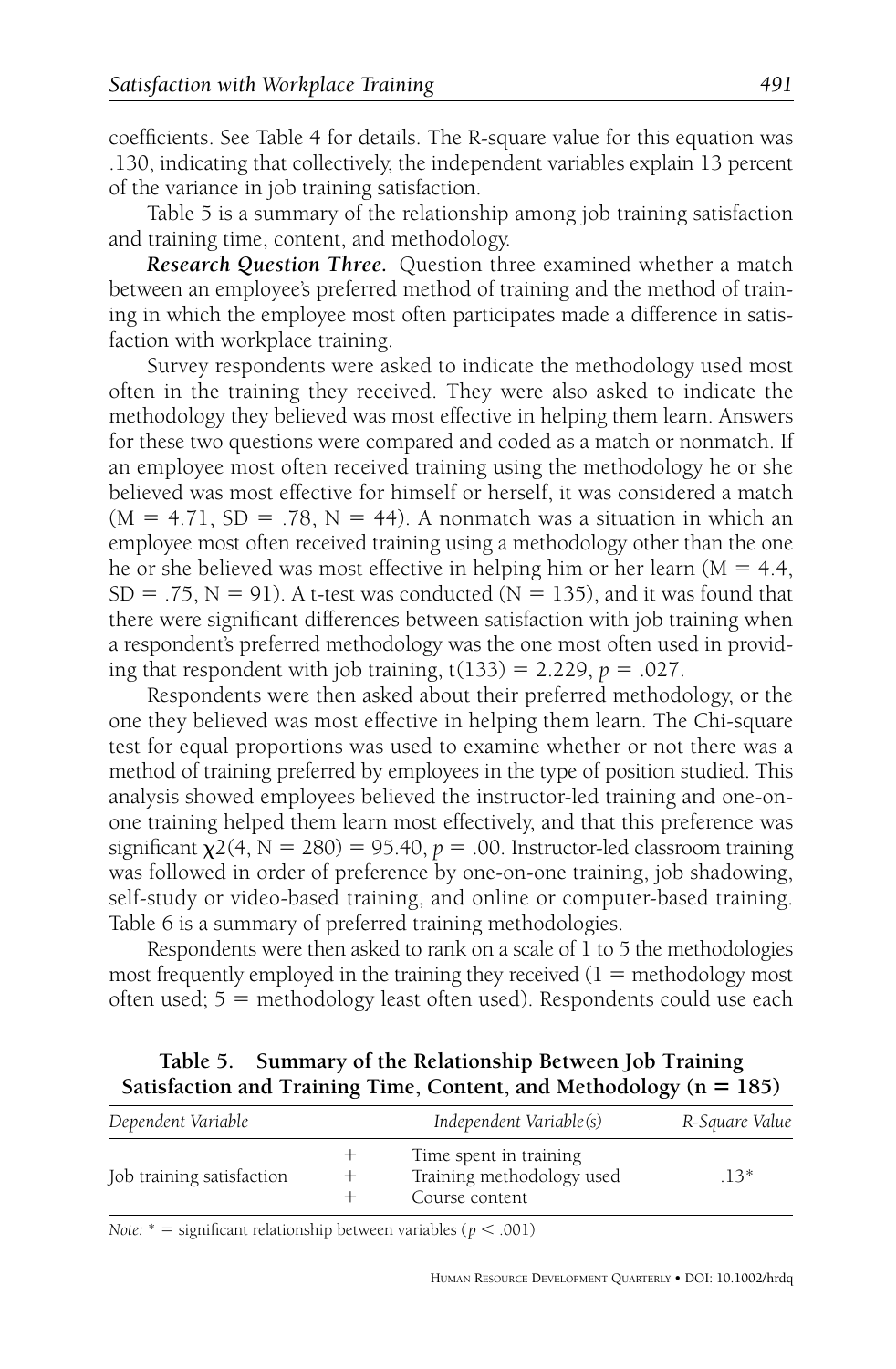| Methodology               | Observed N |
|---------------------------|------------|
| Instructor-led classroom  | 89 (56)    |
| One-on-one                | 88 (56)    |
| Online or computer-based  | 14(56)     |
| Job shadowing             | 69(56)     |
| Self-study or video-based | 20(56)     |
| Total                     | 280        |
|                           |            |

**Table 6. Chi-Square Analysis of Methodology Most Preferred**  by Respondents  $(n = 280)$ 

number 1 through 5 only once. It was found that there were significant differences in methodologies received,  $\chi$ 2 (4, N = 225) = 219.33, p = .00, and that instructor-led training was by far the methodology most often used. Selfstudy was a distant second, followed by one-on-one training, online or computer-based training, and job shadowing. Table 7 is a summary of training methodologies most often received.

#### **Summary and Conclusions**

The purpose of this research was to examine whether or not there was a relationship between satisfaction with job training and overall job satisfaction. The study also examined three factors that may affect satisfaction with job training: methodology, type of training, and amount of time spent in training.

The study found a high correlation between job training satisfaction and overall job satisfaction among employees in customer contact positions. The results of this study concur with prior studies conducted on professional occupations (Ellinger, Ellinger, & Keller, 2003; Tansky & Cohen, 2001), suggesting that the relationship between job training satisfaction and overall job satisfaction is similar for employees in a variety of occupational categories.

Given the significant relationship between job training satisfaction and overall job satisfaction, a logical second step was to disseminate study results further and delve into the components of job training that may constitute job training satisfaction. Three variables examined in this study relating to the

| Table 7. Chi-Square Analysis of Methodology Most Received |
|-----------------------------------------------------------|
| by Respondents $(n = 280)$                                |

| Methodology               | Observed N |
|---------------------------|------------|
| Instructor-led            | 131 (56)   |
| One-on-one                | 18(56)     |
| Online or computer-based  | 17(56)     |
| Job shadowing             | 14(56)     |
| Self-study or video-based | 45(56)     |
| Total                     | 280        |

HUMAN RESOURCE DEVELOPMENT QUARTERLY • DOI: 10.1002/hrdq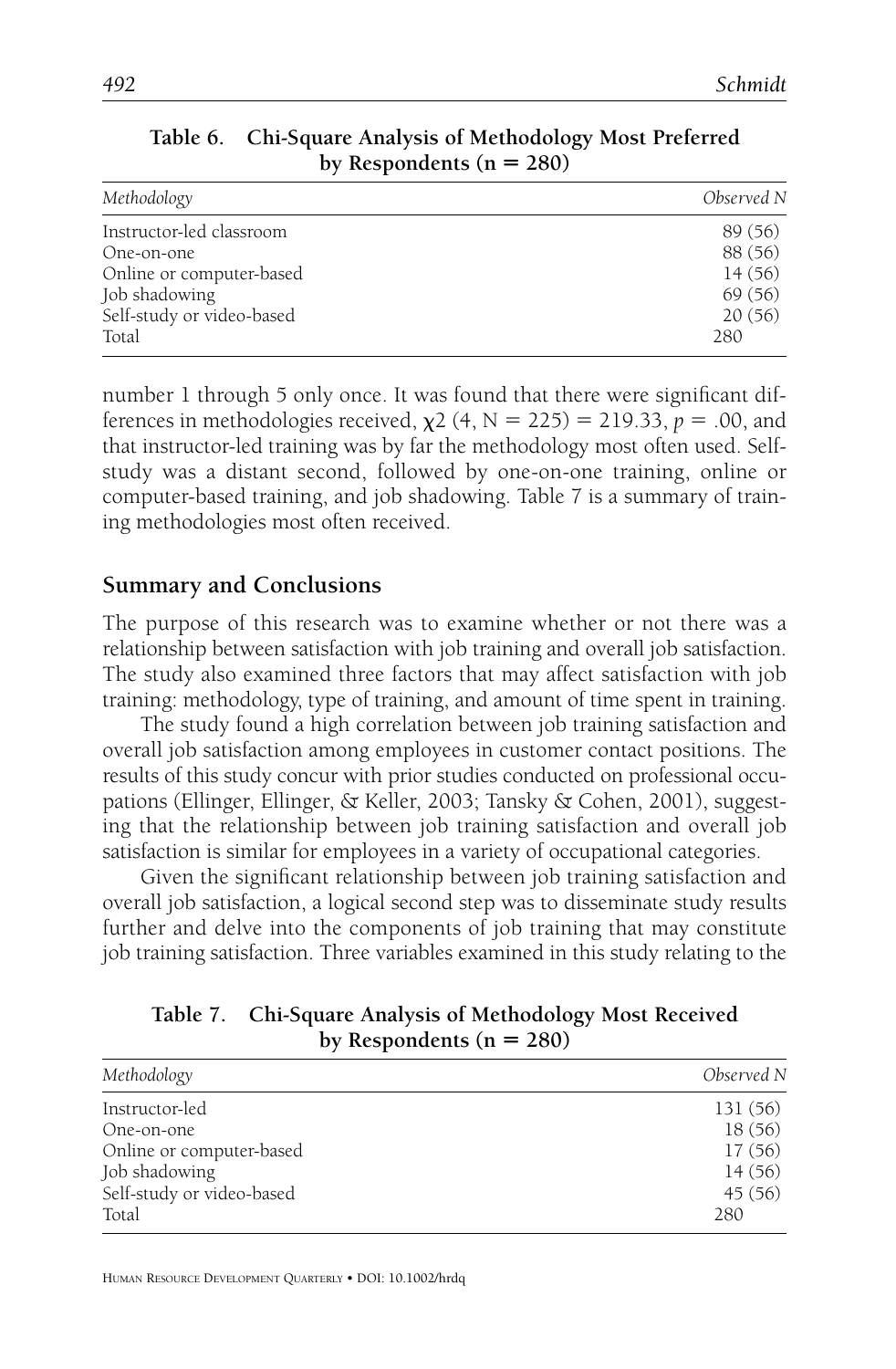job training experience were time spent in training, training methodology, and content. All three together were significant in their relationship with job training satisfaction.

When in training, it was important that the methodology used be one that employees believe effective in helping them learn. The methodology used in training had an effect on employee satisfaction with that training. Employees who received training using the training methodology they felt was most effective in helping them to learn (and, thereby, the method they most preferred) were significantly more satisfied with that training than employees who preferred a methodology other than the one that was used most often in their training.

There were differences between the training methodologies preferred by employees and those used in their training. Instructor-led training was the methodology most often received by respondents in training, as well as the methodology most preferred. However, the second and third choices in the most-preferred category, one-on-one training and job shadowing, were farther down the list of methodologies received most often. Self-study, including video-based training, and online or computer-based training were at the bottom of the most-preferred methodologies list, even though self-study or videobased training was the methodology respondents received the most after instructor-led training. In further categorizing the training methodologies already noted, one could argue that training methodologies most preferred by employees (instructor-led training, one-on-one training, and job shadowing) are fairly similar in that they involve a high degree of interaction between an instructor or coach and a student or students. It was found that the methodologies involving an instructor or coach were preferred significantly more than the more solitary methodologies (computer-based training, or self-study including video-based training). The presence of an instructor with whom to interact, question, and solve problems is important in training. Interaction with an instructor, coach, or experienced employee may also be important from an employee socialization standpoint (Nordhaug, 1989).

## **Discussion**

The results of this study showed a strong positive relationship between job training satisfaction and overall job satisfaction. Findings concur with similar studies of job training and job satisfaction, which came to similar conclusions (Hatcher, 1999; Lowry et al., 2002; Traut et al., 2000). This may mean several things to employees, to organizations, and to researchers. Results of surveys noted in the introduction are a testament to the importance of job training in the minds of employees. This study confirms that employees value training and deem it a necessary part of the job. Examined on another level, those employed in customer contact positions are often motivated by the ability to please their customers. Satisfaction with job training may allow them to be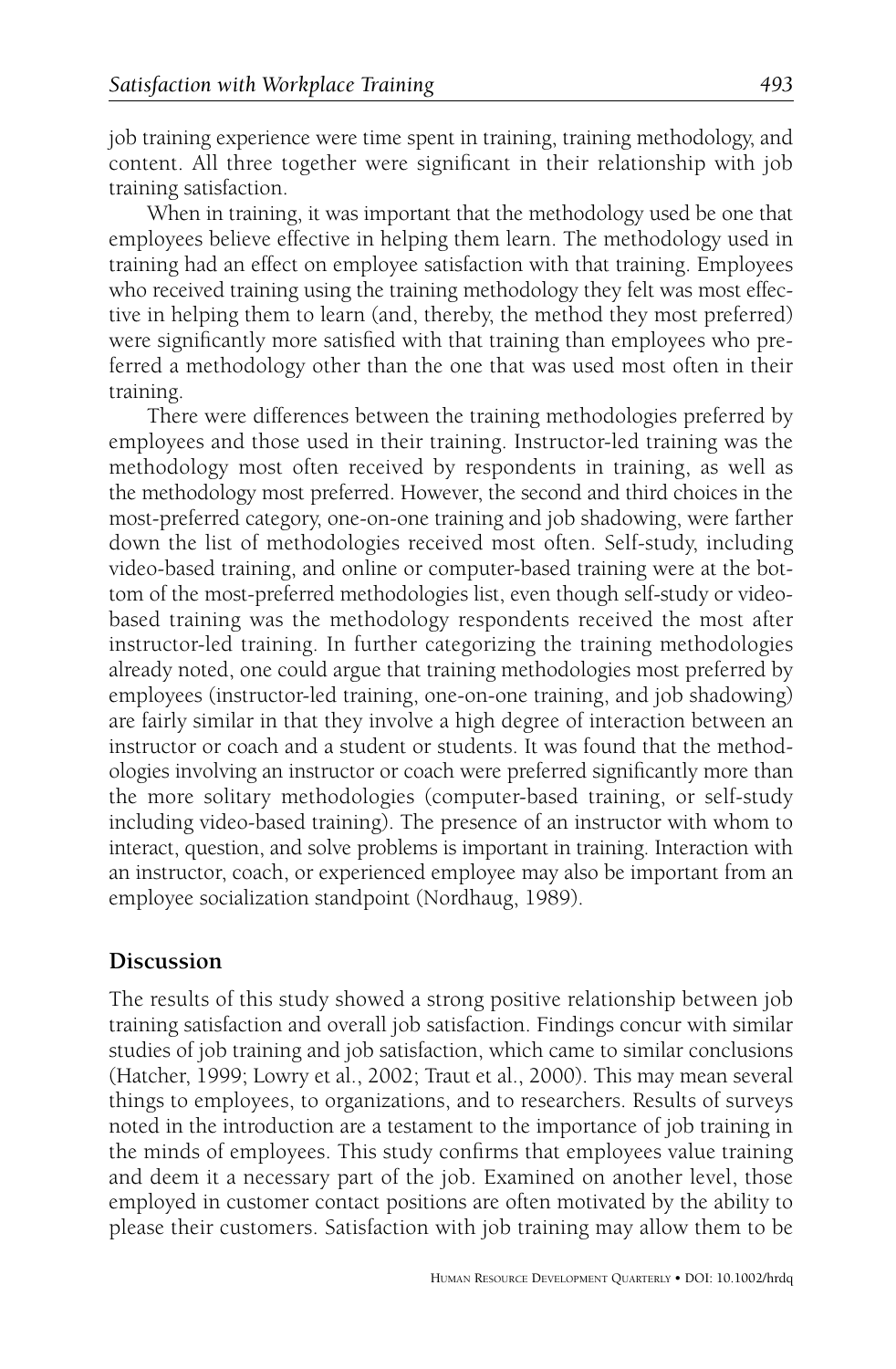better able to do exactly that, which ties into both job satisfaction and ultimately customer satisfaction. In the end, job training benefits both the employee and the organization, which is in keeping with the mission of HRD professionals in "assisting individuals or organizations to improve their ability to develop themselves" (AHRD, 1999, p. II).

Organizations that offer effective job training may find they have better trained, more satisfied employees. Employees satisfied with job training are also more committed to their organizations (Bartlett, 2001; Tansky & Cohen, 2001), and employees who are satisfied in their jobs are more willing to accept organizational goals and values, more motivated ( Jalajas & Bommer, 1999), more willing to exert effort in the workplace, and more likely to stay in an organization (Hatcher, 1999; Laschinger et al., 2001). These connections to the larger view of the organization are extremely important to HRD practitioners, because they show the powerful relationship between training at the employee level and overall organizational performance.

Time spent in training, training methodology, and content were found to be significantly related to job training satisfaction. This finding is important for HRD practitioners to consider when designing training programs, as well as for researchers examining components of job training satisfaction. Just as individual elements of job satisfaction can be examined, assessed, and potentially modified, so too can individual elements of job training satisfaction. This finding gives HRD practitioners and researchers a better understanding of the concept of job training satisfaction.

The training methodology preferred predominantly by employees in this study was instructor-led training. This was the methodology most often received by these employees as well. All methodologies involving face-to-face interaction with an instructor or coach were preferred significantly more than the solitary-type methodologies. This may be related to the nature of the occupation studied. People in customer or technical service positions are often employed in those occupations because they enjoy interacting with people. The importance of that interaction may transfer to the learning environment.

#### **Limitations**

Several limitations of this study are identified to help guide future research.

This study was conducted on employees in one particular occupation (customer and technical service employees working in call centers). Results may be limited to that type of occupation. Furthermore, this study employed the use of convenience sampling, which cannot be considered representative of the population. However, Wallen and Fraenkel (2001) note that in convenience sampling, "the researcher is obligated to describe the sample as thoroughly as possible with respect to variables pertinent to the study. Sometimes it is possible to show that the sample is very similar to the intended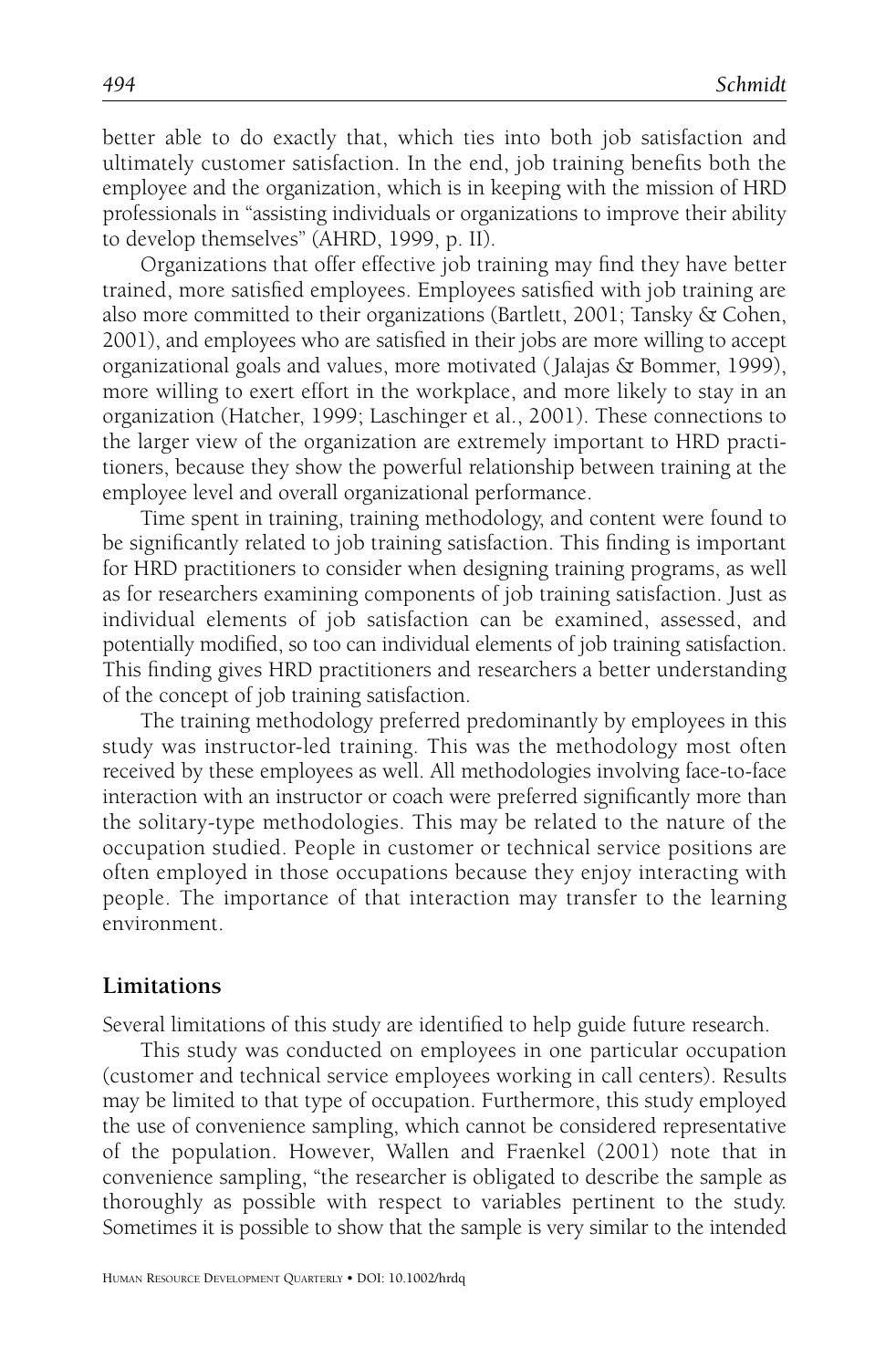population in certain ways. In this case, the researcher can argue that the sample is representative" (p. 139). Demographic questions were used to describe the sample as clearly as possible.

Because respondents had the option of completing this survey online, multiple responses may be an issue as well. Schonlau, Fricker, and Elliot (2001) note that surveys conducted on the Web are "uncontrolled" in that anyone who can find the survey can fill it out as many times as is desired. To prevent multiple responses from the same individual, each participant had to provide an individual e-mail address before accessing the survey. Each e-mail address could be used to access the survey only one time.

Location may have posed a threat to internal validity because respondents were asked their feelings about a variety of work-related issues while at work. As such, they may not have answered truthfully (or responded at all), especially if they felt their responses could affect them or their job in a negative way. Wallen and Fraenkel (2001) believe the best way to control a location threat is to keep the location at which surveys are completed constant. This is what was done in this study. As was already noted, the survey link was sent to customer and technical employees' work e-mail addresses. Paper copies of the survey were also sent to the employees' work site. Employees most likely completed this survey while at work.

Characteristics of the data collector may also have posed a threat to internal validity. This threat was controlled for through the process of electronically sending the survey link to participants. Data collection done through a standardized condition (in this case, electronically) lessens the threat to validity posed by characteristics of the data collector. Paper copies of the survey were available for employees to pick up, complete, and return anonymously. In both cases, respondents never saw the data collector in person. Use of employees from nine nonconnected organizations also lessened the threat of extraneous events affecting validity.

#### **Implications for Human Resource Development**

The results of this study have several implications for future research and practice in the field of human resource development. Satisfaction with job training should be considered as an aspect of overall job satisfaction, and HRD practitioners should consider job training satisfaction from the standpoint of the employee in developing and implementing training programs. HRD practitioners, through the training and development opportunities they offer, are influential in the overall job satisfaction of an organization's employees. They are also influential in shaping workplace attitudes and employee commitment, which are important to the entire organization. These connections to the larger organizational picture are important for practitioners to remember. HRD practitioners interested in improving these variables in their own organizations should, in part, focus on job training as a way to do so.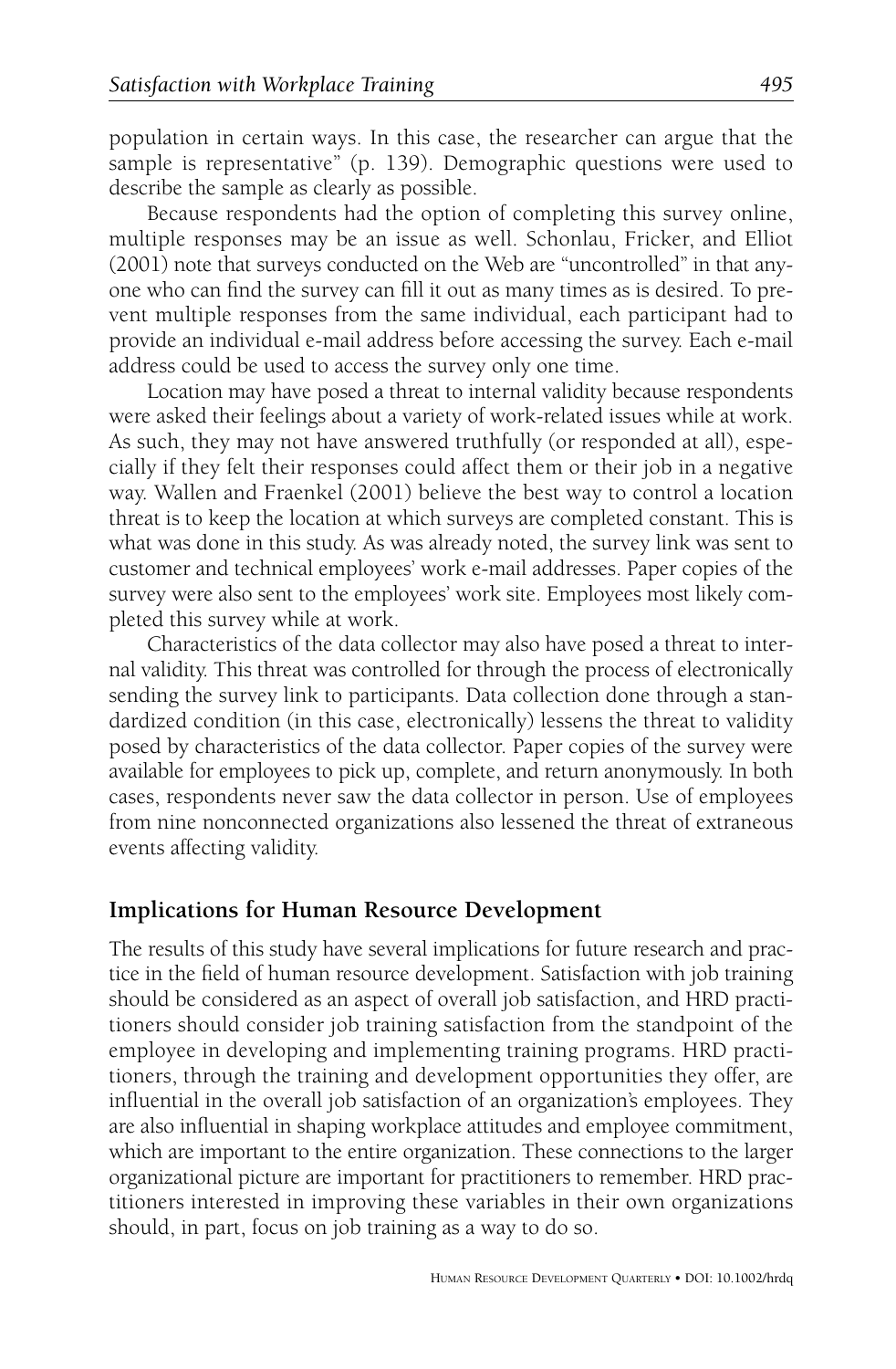In addition to examining job training satisfaction in a broad sense, it is important to delve further into the individual elements of job training satisfaction that contribute to overall satisfaction. Addressing specific aspects of a training program in order to improve trainee satisfaction concurs with the recommendations of other researchers as well (Lin et al., 2003). This study showed that employees assign differing values to aspects of job training. Rather than addressing job training satisfaction as an all-or-nothing concept, HRD practitioners interested in improving job training satisfaction may want to focus on individual aspects of job training, such as time spent in training, methodology, and content. When looking to improve job training satisfaction, it may be possible, and more efficient, to address specific training components rather than an entire training program.

The methodology used in training employees is important. Employees are more likely to be satisfied with training that is presented in the manner they believe is most effective in helping them learn. Employees in this study preferred training methodologies that involved face-to-face interaction with a trainer, mentor, or coach. This finding concurs with prior research by Rowden and Conine (2003), who note the importance of a training environment that allows talking, sharing information, and collaboration between or among trainees and the trainer, mentor, or coach.

Because of the far-reaching influence that HRD practitioners have in organizations, they should conduct a thorough investigation before making a decision regarding workplace training initiatives. They should consider the needs and priorities of all potential stakeholders, including the employees to be trained. Careful study of all aspects of a potential training and development program is important in determining what works best for the target audience and for the organization.

From a research perspective, satisfaction with job training should be considered an element of job satisfaction and be included as a construct in job satisfaction surveys. Researchers studying job training satisfaction should consider time, content, and methodology as constructs of job training satisfaction. Also to be considered is the significant difference in job training satisfaction when methodologies preferred by trainees are those employed in training.

The U.S. Bureau of Labor Statistics (2001) reports that the number of people involved in temporary employment arrangements is growing sharply. Future studies may focus on other occupations or professions, or on alternative employment situations such as outsourcing, temporary, or contract situations. Future research could also focus on the meaning of job training satisfaction as it pertains to employees, employers, and customers. For example, Steffen, Nystrom, and O'Connor (1996) found strong positive relationships between employees' level of organizational commitment and customers' perception of service quality. Researchers have concluded that job training satisfaction is related to organizational commitment as well (Bartlett, 2001).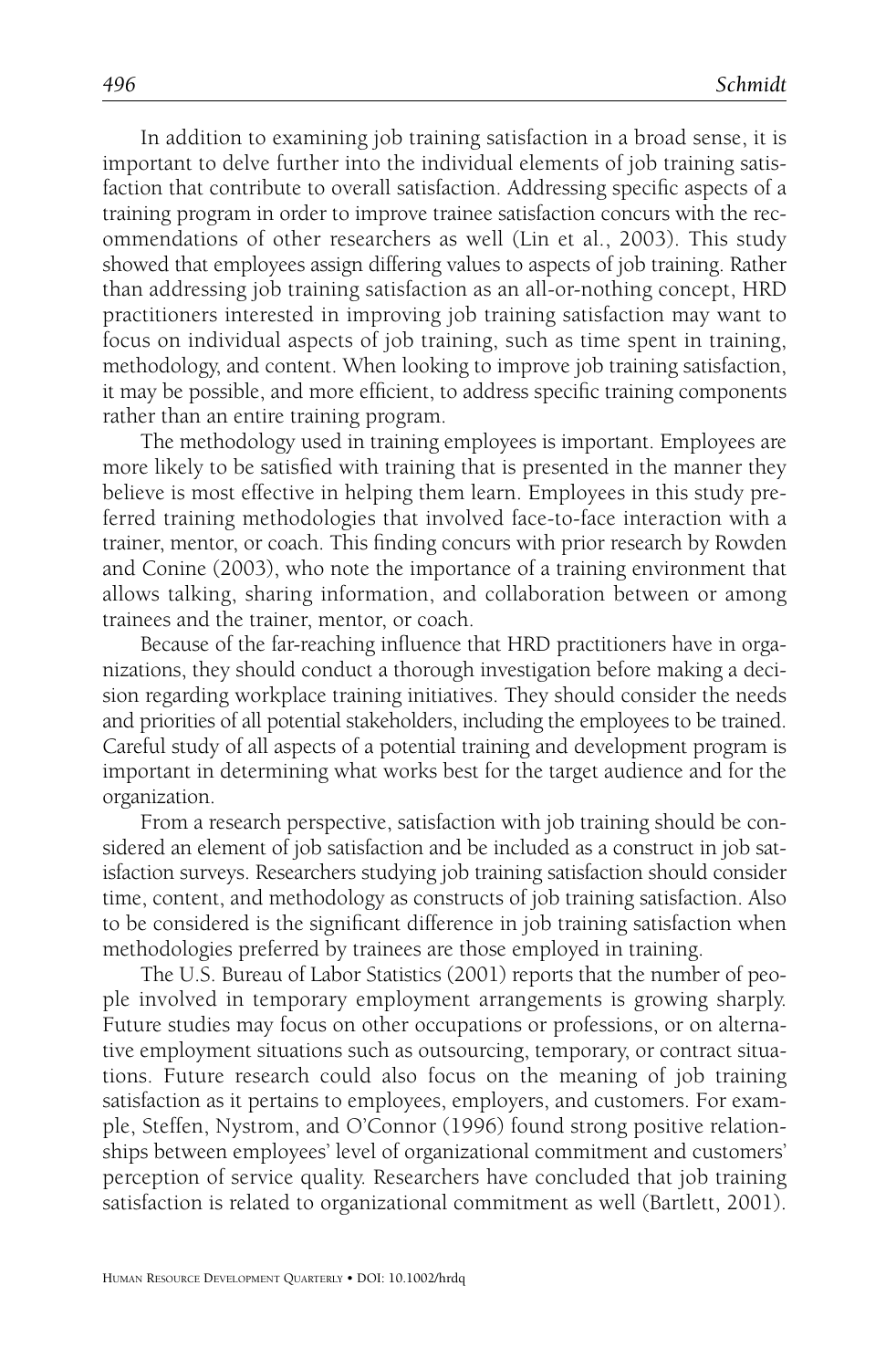A promising area for research examines how employees' attitudes about their own work can affect those customers with whom they interact.

#### **References**

- Academy of Human Resource Development. (1999). *Standards on ethics and integrity* (1st ed.). Darlene Russ-Eft (Ed). Baton Rouge, LA: AHRD.
- Ary, D., Jacobs, L. C., & Razavieh, A. (2002). *Introduction to research in education.* Belmont, CA: Wadsworth Thompson Learning.
- Bartlett, K. R. (2001). The relationship between training and organizational commitment: A study in the health care field. *Human Resource Development Quarterly, 12*(4)*,* 335–352.
- Blum, R., & Kaplan, J. M. (2000, April 17). Network professionals' job satisfaction. *Lucent Technologies Network Care.*
- Continuous training is vital for job satisfaction. (2001, September 6). *Irish Jobs Column.* Retrieved September 26, 2003, from www.irishjobs.ie/advice/xerox.html
- Egan, T. M., Yang, B., & Bartlett, K. R. (2004). The effects of organizational learning culture and job satisfaction on motivation to transfer learning and turnover intention. *Human Resource Development Quarterly, 15*(3)*,* 279–301.
- Ellinger, A. D., Ellinger, A. E., & Keller, S. B. (2003). Supervisory coaching behavior: Is there a payoff? In S. A. Lynham & T. M. Egan (Eds.), *AHRD 2003 Conference Proceedings 1* (pp. 443–450).
- Hatcher, T. (1999). How multiple interventions influenced employee turnover: A case study. *Human Resource Development Quarterly, 10*(4)*,* 365–382.
- Jalajas, D. S., & Bommer, M. (1999). The influence of job motivation versus downsizing on individual behavior. *Human Resource Development Quarterly, 10*(4), 329–341.
- Koustelios, A. D., & Bagiatis, K. (1997). The employee satisfaction inventory (ESI): Development of a scale to measure satisfaction of Greek employees. *Educational and Psychological Measurement, 57*(3), 469–476.
- Landy, F. J. (1985). *Psychology of work behavior.* Homewood, IL: Dorsey Press.
- Laschinger, H. K. S., Finegan, J., & Shamian, J. (2001). The impact of workplace empowerment and organizational trust on staff nurses' work satisfaction and organizational commitment. *Health Care Management Review, 26*(3), 7–23.
- Lin, L., Yeh, S., Yang, L., Yang, L., Tseng, C., & Yeh, M. (2003). Satisfaction of nurse aides with pre-job training programs. *Journal of Nursing Research, 11*(2), 101–108.
- Lowry, D. S., Simon, A., & Kimberley, N. (2002). Toward improved employment relations practices of casual employees in the New South Wales registered clubs industry. *Human Resource Development Quarterly, 13*(1), 53–69.
- Melymuka, K. (2000, April 24). It's the opportunities, stupid. *Computerworld.*
- Nordhaug, O. (1989). Reward functions of personnel training. *Human Relation, 42*(5), 373–388.
- Patrick, J. (2000). Training. In N. Chmiel (Ed.)*, Introduction to work and organizational psychology* (pp. 100–125). Oxford, UK: Blackwell.
- Pedhazur, E. J. (1997). *Multiple regression in behavioral research. Explanation and prediction.* Orlando, FL: Harcourt Brace.
- Pollock, T. G., Whitbred, R. C., & Contractor, N. (2000). Social information processing and job characteristics. *Human Communication Research, 26*(2), 292–331.
- Rowden, R. W., & Conine Jr., C. T. (2003). The relationship between workplace learning and job satisfaction in U.S. small commercial banks. In S. A. Lynham & T. M. Egan (Eds.), *AHRD 2003 Conference Proceedings 1* (pp. 459–466).
- Schmidt, S. W. (2004). *The relationship between satisfaction with job training and overall job satisfaction.* Unpublished doctoral dissertation, University of Wisconsin, Milwaukee.
- Schonlau, M., Fricker Jr., R. D., & Elliot, M. N. (2001). *Conducting research surveys via e-mail and the web.* Santa Monica, CA: Rand.